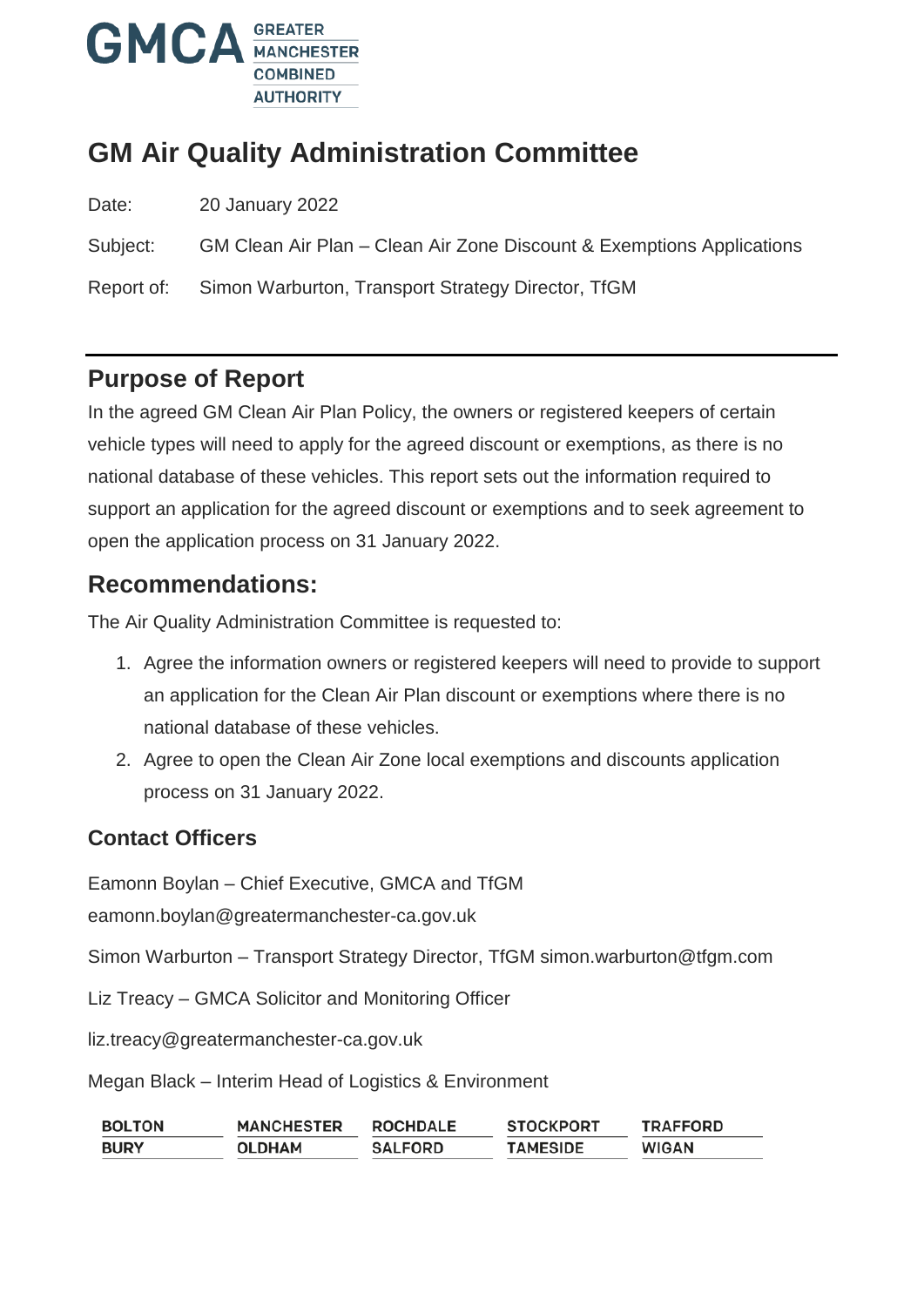### **Equalities Impact, Carbon and Sustainability Assessment:**

The GM CAP is a place-based solution to tackle roadside NO<sub>2</sub> which will have a positive impact on carbon.

#### **Risk Management**

Initial risk register set out in Clean Air Plan OBC (March 2019).

#### **Legal Considerations**

The legal consideration has been set out in the GMCA report of the GM Clean Air Plan, published on 21 June 2021<sup>1</sup>

#### **Financial Consequences – Revenue**

Initial Financial Case set out in Clean Air Plan OBC (March 2019), with all development and delivery costs to be covered by central Government.

#### **Financial Consequences – Capital**

Initial Financial Case set out in Clean Air Plan OBC (March 2019), with all development and delivery costs to be covered by central Government.

#### **Number of attachments to the report: 0 (zero)**

### **Comments/recommendations from Overview & Scrutiny Committee**

Not applicable.

 $\overline{a}$ 

### **Background Papers**

- 18 November 2021, report to AQAC: GM Clean Air Plan GM Clean Air Funds assessment mechanism
- 18 November 2021, report to CACC: GM Clean Air Plan GM Clean Air Plan Policy updates
- 13 October 2021, report to AQAC: GM Clean Air Plan Operational Agreement for the Central Clean Air Service

<sup>1</sup> [https://democracy.greatermanchester-](https://democracy.greatermanchester-ca.gov.uk/documents/s15281/GMCA%20210621%20Report%20Clean%20Air%20Plan%20-%20FINAL%20FINAL.pdf)

[ca.gov.uk/documents/s15281/GMCA%20210621%20Report%20Clean%20Air%20Plan%20-](https://democracy.greatermanchester-ca.gov.uk/documents/s15281/GMCA%20210621%20Report%20Clean%20Air%20Plan%20-%20FINAL%20FINAL.pdf) [%20FINAL%20FINAL.pdf](https://democracy.greatermanchester-ca.gov.uk/documents/s15281/GMCA%20210621%20Report%20Clean%20Air%20Plan%20-%20FINAL%20FINAL.pdf)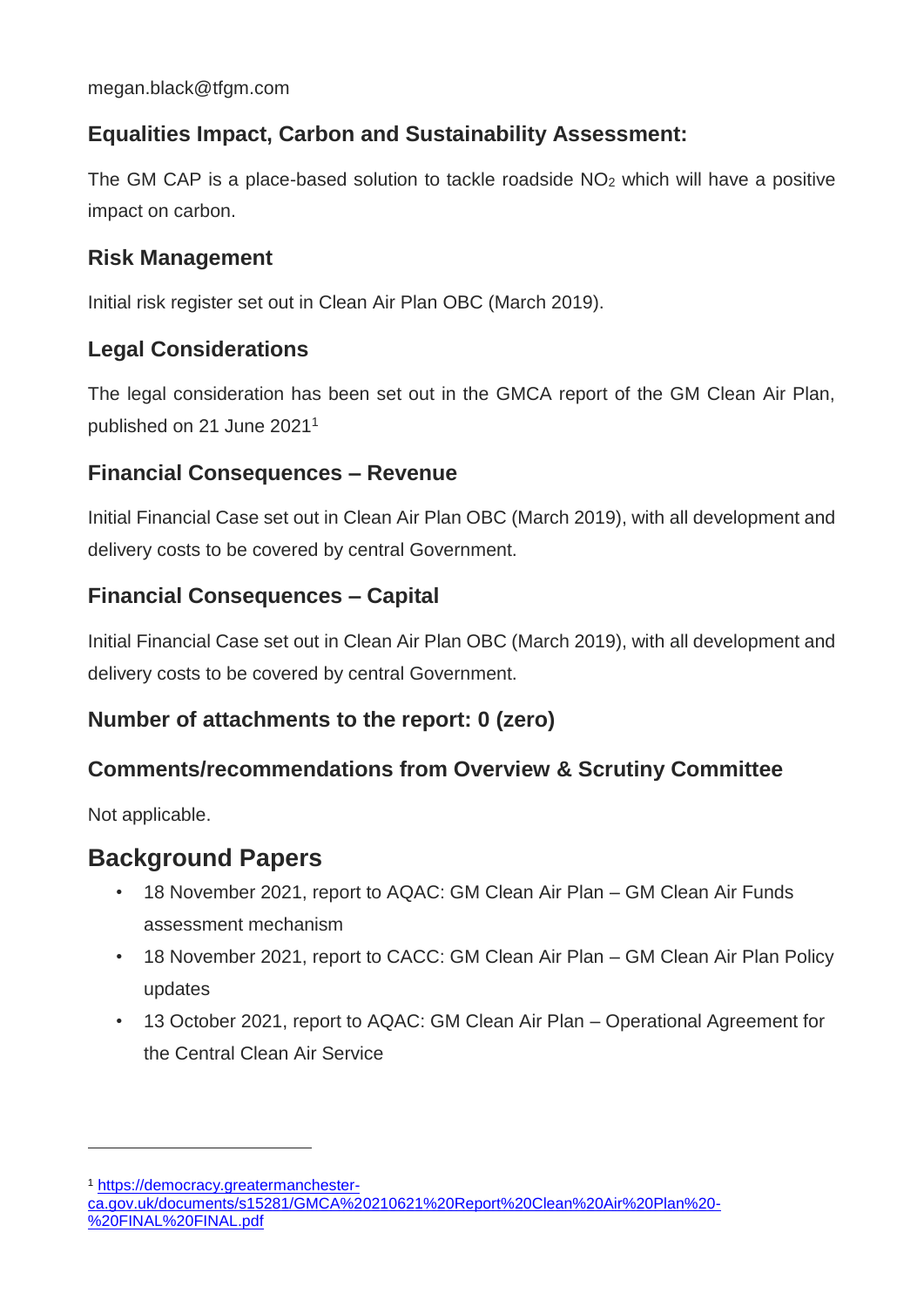- 13 October 2021, report to CACC: GM Clean Air Plan Showmen's Vehicle **Exemption**
- 13 October 2021, report to CACC: GM Clean Air Plan Clean Air Zone daily charge refund policy
- 13 October 2021, report to CACC: GM Clean Air Plan A628/A57, Tameside Trunk Road Charging Scheme
- 21 September 2021, report to AQAC: GM Clean Air Plan Clean Air Zone: Camera and Sign Installation
- 21 September 2021, report to AQAC: GM Clean Air Plan Bus Replacement Funds
- 25 June 2021, report to GMCA: GM Clean Air Final Plan
- 31 January 2021, report to GMCA: GM Clean Air Plan: Consultation
- 31 July 2020, report to GMCA: Clean Air Plan Update
- 29 May 2020, report to GMCA: Clean Air Plan Update
- 31 January 2020, report to GMCA: Clean Air Plan Update
- 26 Jul 2019, report to GMCA: Clean Air Plan Update
- 1 March 2019, report to GMCA: Greater Manchester's Clean Air Plan Tackling Nitrogen Dioxide Exceedances at the Roadside - Outline Business Case
- 11 January 2019, report to GMCA/AGMA: Clean Air Update
- 14 December 2018, report to GMCA: Clean Air Update
- 30 November 2018, report to GMCA: Clean Air Plan Update
- 15 November 2018, report to HPEOS Committee: Clean Air Update
- 26 October 2018, report to GMCA: GM Clean Air Plan Update on Local Air Quality **Monitoring**
- 16 August 2018, report to HPEOS Committee: GM Clean Air Plan Update
- UK plan for tackling roadside nitrogen dioxide concentrations, Defra and DfT, July 2017

# **Tracking/ Process**

Does this report relate to a major strategic decision, as set out in the GMCA Constitution

No

## **Exemption from call in**

Are there any aspects in this report which means it should be considered to be exempt from call in by the relevant Scrutiny Committee on the grounds of urgency? No

## **GM Transport Committee** Not applicable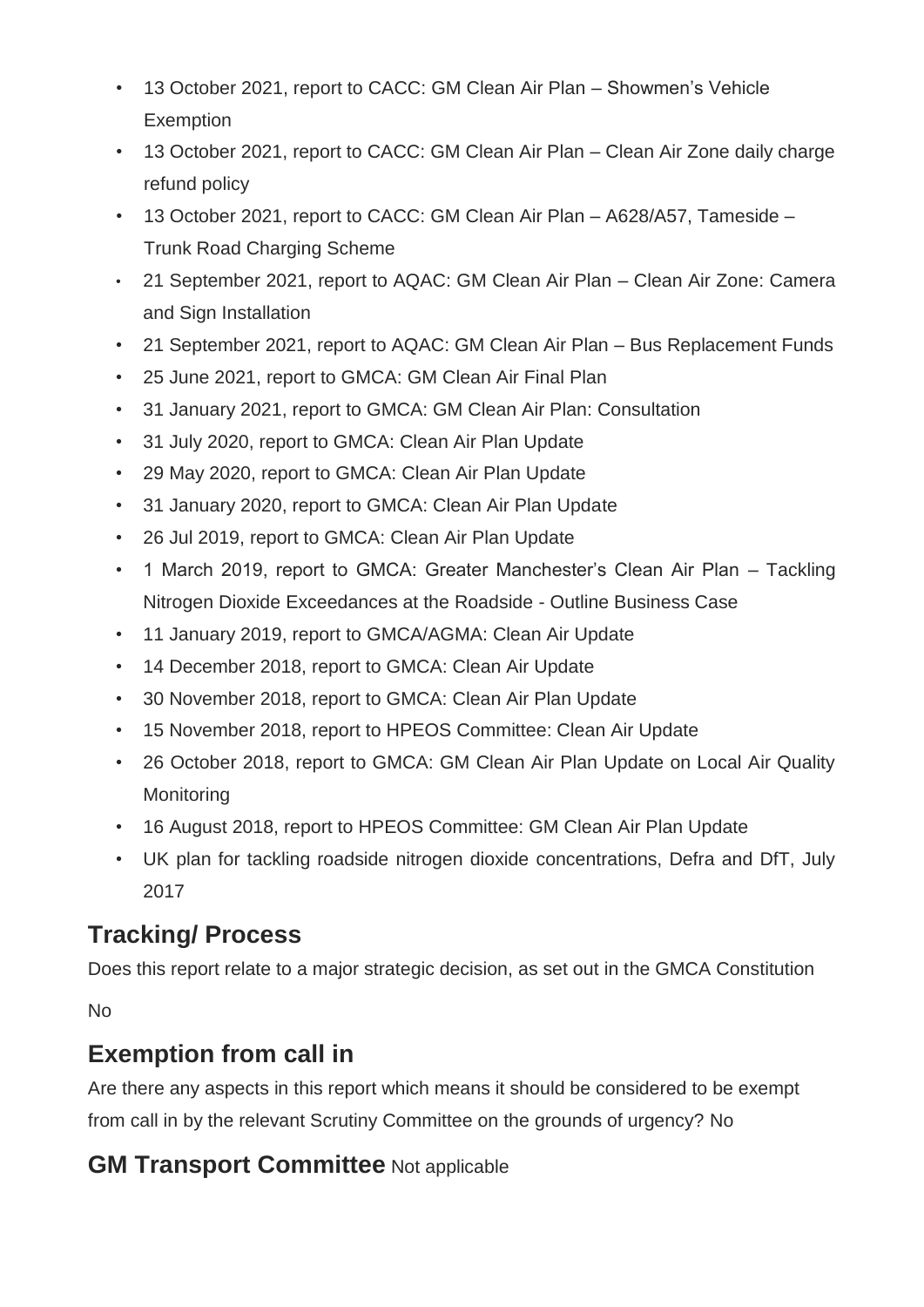## **Overview and Scrutiny Committee Not applicable**

# **1. Background**

 $\overline{a}$ 

- 1.1.The Government has instructed many local authorities across the UK to take quick action to reduce harmful Nitrogen Dioxide (NO2) levels following the Secretary of State issuing a direction under the Environment Act 1995. In Greater Manchester, the 10 local authorities, the Greater Manchester Combined Authority (GMCA) and Transport for Greater Manchester (TfGM) are working together to develop a Clean Air Plan to tackle NO<sup>2</sup> Exceedances at the Roadside, herein known as Greater Manchester Clean Air Plan (GM CAP).
- 1.2.The core goal of the GM CAP is to address the legal requirement to achieve compliance with the legal Limit Value (40  $\mu$ g/m3) for NO<sub>2</sub> identified through the target determination process in Greater Manchester in the "shortest possible time" in line with legislation and Government guidance.
- 1.3.The Secretary of State issued a direction to the 10 local authorities in Greater Manchester in March 2020 that requires them to take steps to implement the local plan for NO<sup>2</sup> compliance, so that compliance with the legal limit for nitrogen dioxide is achieved in the shortest possible time, and by 2024 at the latest, and so that exposure to levels above the legal limit for nitrogen dioxide are reduced as quickly as possible.
- 1.4.An eight-week statutory consultation on the GM CAP proposals took place in Autumn 2020. A report that set out the Greater Manchester Final Clean Air Plan and policy following a review of all the information gathered through the GM CAP consultation and wider data, evidence and modelling work has been agreed by the ten GM Local Authorities.
- 1.5. This includes the GM Clean Air Plan Policy<sup>2</sup>, that outlines the boundary, discounts, exemptions, daily charges of the Clean Air Zone as well as the financial support packages offered towards upgrading to a compliant vehicle, including the eligibility criteria to be applied.
- 1.6.The anticipated implementation date of the charging GM CAZ is Monday 30 May 2022<sup>3</sup> .

## **2. Local exemptions and discounts application process**

2.1.The policy outlines that where GM is using an existing database to identify exempted vehicles, it is the responsibility of the owner/registered keeper of a vehicle to ensure their information held with the relevant agencies, e.g. DVLA, is up to date and accurate and where an application is required it is the responsibility of the owner/registered keeper of a vehicle to apply for the discount/exemption.

<sup>2</sup>[https://assets.ctfassets.net/tlpgbvy1k6h2/2VNncClzejAvGh3CrVn0oo/827368f3971b13b9d79525c7c7a6009](https://assets.ctfassets.net/tlpgbvy1k6h2/2VNncClzejAvGh3CrVn0oo/827368f3971b13b9d79525c7c7a60094/GM_Clean_Air_Plan_Policy_following_Consultation.pdf) [4/GM\\_Clean\\_Air\\_Plan\\_Policy\\_following\\_Consultation.pdf](https://assets.ctfassets.net/tlpgbvy1k6h2/2VNncClzejAvGh3CrVn0oo/827368f3971b13b9d79525c7c7a60094/GM_Clean_Air_Plan_Policy_following_Consultation.pdf)

<sup>3</sup> subject to joint GM and JAQU agreement on overall 'readiness', including that the Central Charging Portal and national Vehicle Checker is GM ready.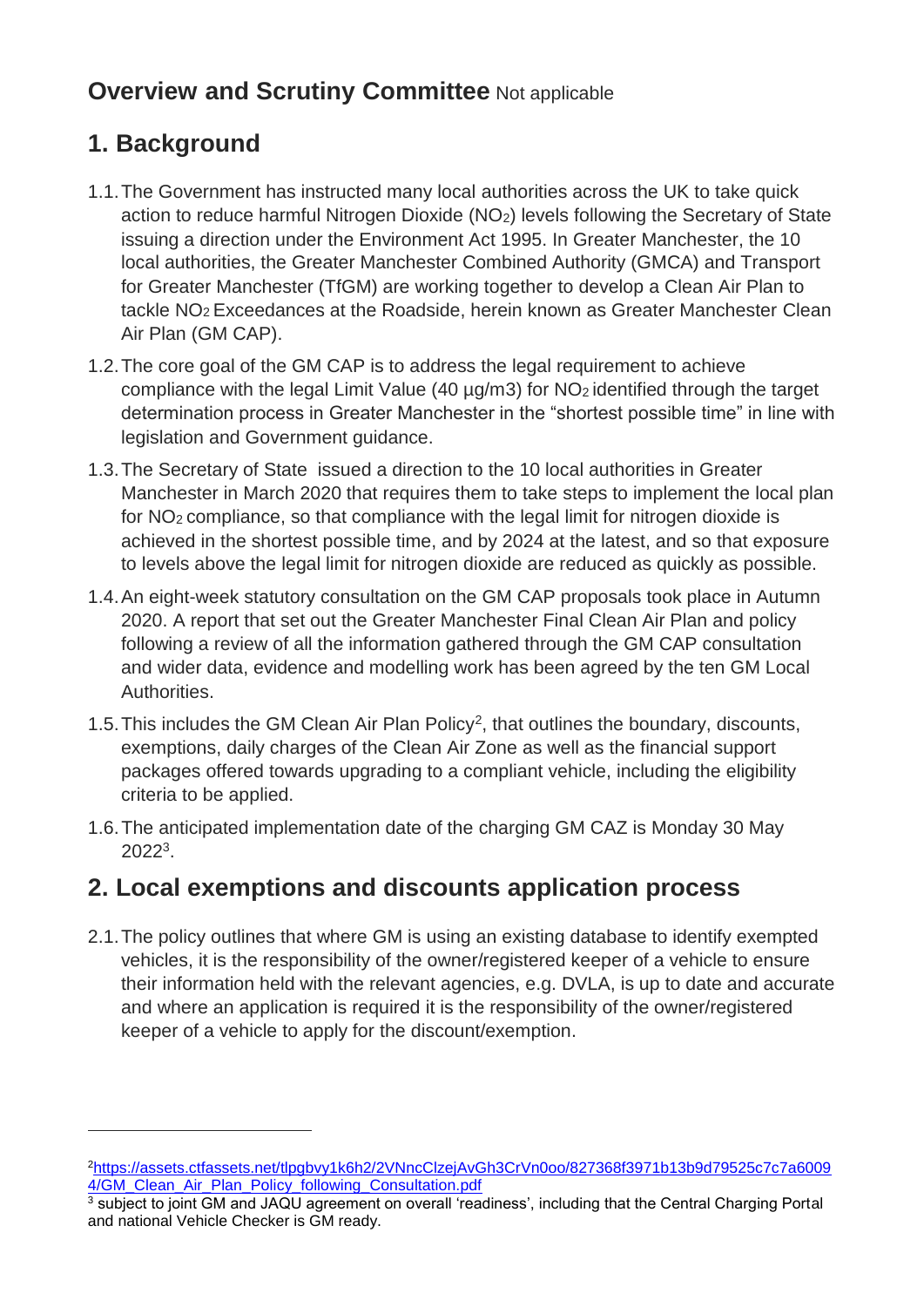- 2.2.The policy outlines that there are several instances where there is no national database of these vehicles and the owners or registered keepers of these vehicle types will need to apply for the agreed discount or exemption.
- 2.3.The committee is recommended to open the Clean Air Zone local exemptions and discounts application process on 31 January 2022. This will enable those owner/registered keepers of vehicles eligible for discounts or exemptions to put in place their discount/exemption before the launch of the Clean Air Zone.
- 2.4.The application process will, in addition to confirming exemption / discounts before launch, allow GM to capture information about delivery dates to further evidence the supply chain issues discussed in the Financial Support Scheme report which is also on the Committee's agenda.

## **3. Information required to support an application**

3.1.The tables in this section set out the exemptions where there is no national database of these vehicles and the information the owners or registered keepers of these vehicle types will need to supply on application for the agreed discount/exemption.

| <b>Permanent</b><br>local<br>exemptions             | <b>Description</b>                                                                                                                                                                                                                                                                                                                                                                                                                                                                                                                                                   | <b>Information on Application</b>                                                                                                                                                                                                                                                                                                                                                                                                                                                                                                                                                                        |
|-----------------------------------------------------|----------------------------------------------------------------------------------------------------------------------------------------------------------------------------------------------------------------------------------------------------------------------------------------------------------------------------------------------------------------------------------------------------------------------------------------------------------------------------------------------------------------------------------------------------------------------|----------------------------------------------------------------------------------------------------------------------------------------------------------------------------------------------------------------------------------------------------------------------------------------------------------------------------------------------------------------------------------------------------------------------------------------------------------------------------------------------------------------------------------------------------------------------------------------------------------|
| <b>Specialist</b><br><b>Heavy Goods</b><br>Vehicles | Certain types of heavily<br>specialised HGVs, such as<br>certain vehicles used in<br>construction or vehicle recovery.<br>The following are eligible to apply<br>for exemption:<br>Vehicles in the DVLA Special<br>Types Tax Class <sup>4</sup> and<br>specified in an Order under<br>Section 44 of the Road<br>Traffic Act 1988;<br>Vehicles in the DVLA Special<br><b>Vehicles Tax Class and</b><br>meeting the definition of a<br>"special vehicle" under Part<br>IV of Schedule 1 of the<br><b>Vehicle Excise and</b><br><b>Registration Act 1994</b><br>(VERA); | An image or copy of the V5C<br>document which shows the<br><b>Vehicle Registration Mark</b><br>(VRM) and the vehicle<br>classification<br>Declaration that the vehicle is in<br>one of the stated tax classes<br>(and as shown on the vehicle's<br>V5C<br>Declaration that the vehicle<br>meets the legal definition and<br>criteria for the relevant vehicle<br>as set out in the GM CAP Policy<br>Declaration that the non-<br>compliant vehicle is registered<br>to the applicant, or an<br>authorised employee, director or<br>trustee of the<br>applicant/organisation (as<br>evidenced on the V5C) |

 $\overline{a}$ 

<sup>4</sup> Information on tax classes for vehicles is available at: [https://www.gov.uk/government/publications/v3551](https://www.gov.uk/government/publications/v3551-notes-about-tax-classes) [notes-about-tax-classes](https://www.gov.uk/government/publications/v3551-notes-about-tax-classes)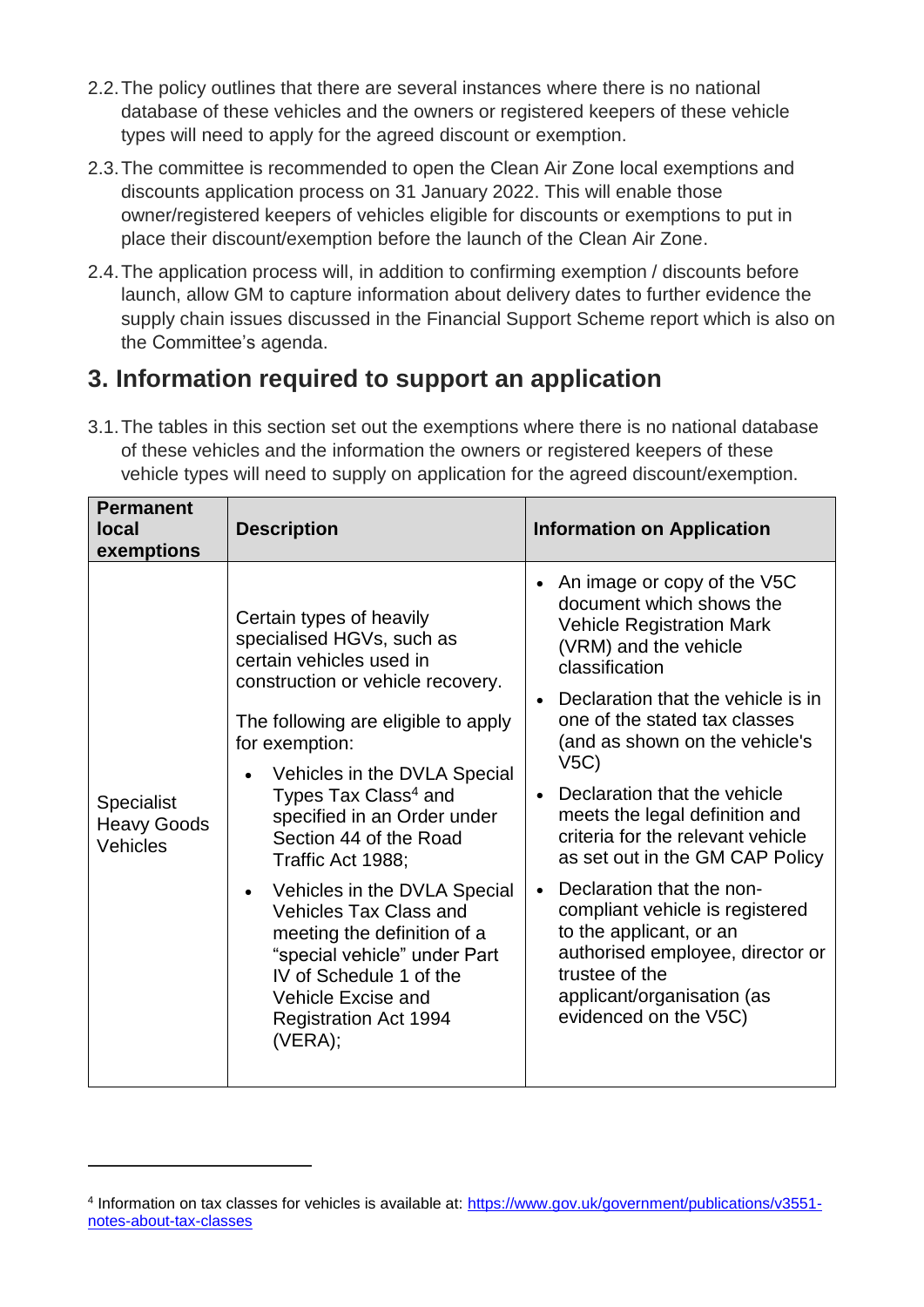| <b>Permanent</b><br><b>local</b><br>exemptions | <b>Description</b>                                                                                                                                                                                  | <b>Information on Application</b>                                                                                                                                                                    |
|------------------------------------------------|-----------------------------------------------------------------------------------------------------------------------------------------------------------------------------------------------------|------------------------------------------------------------------------------------------------------------------------------------------------------------------------------------------------------|
|                                                | Vehicles in the DVLA<br>$\bullet$<br><b>Recovery Vehicle Tax Class</b><br>and meeting the definitions<br>and criteria in Part V of<br>Schedule 1 of the VERA;                                       |                                                                                                                                                                                                      |
|                                                | Vehicles in the DVLA Special<br><b>Concessionary Tax Class</b><br>and meeting the definitions<br>and criteria in paragraphs<br>20B, 20C, 20D, 20E, 20F,<br>20H or 20J of Schedule 2 of<br>the VERA. |                                                                                                                                                                                                      |
|                                                | Vehicles in the DVLA Limited<br>Use Tax Class and meeting<br>the definition and criteria in<br>paragraph 20A of Schedule 2<br>of the VERA.                                                          |                                                                                                                                                                                                      |
| Community<br>minibuses                         | Those operating under a permit<br>under section 19 or section 22 of<br>the Transport Act (1985), issued<br>by a body designated by the<br>Secretary of State.                                       | An image or copy of the V5C<br>document which shows the<br>VRM and the vehicle<br>classification                                                                                                     |
|                                                |                                                                                                                                                                                                     | • An image or copy of the Section<br>19 or Section 22 permit in the<br>name of the Applicant                                                                                                         |
|                                                |                                                                                                                                                                                                     | Declaration that the minibus is<br>operated under and used for<br>activities pursuant to a Section<br>19 or Section 22 permit                                                                        |
|                                                |                                                                                                                                                                                                     | Declaration that the minibus is<br>not used as a licenced taxi or<br>private hire vehicle (PHV)                                                                                                      |
|                                                |                                                                                                                                                                                                     | Declaration that the vehicle is<br>not used on a registered bus<br>service                                                                                                                           |
|                                                |                                                                                                                                                                                                     | Declaration that the non-<br>compliant vehicle is registered<br>to the applicant, or an<br>authorised employee, director or<br>trustee of the<br>applicant/organisation (as<br>evidenced on the V5C) |
| Showmen's<br>vehicles                          | Fairground/funfair vehicles which<br>are in the tax classification of<br>Showman's HGV or Showman's<br>Haulage under the DVLA Special                                                               | An image or copy of the V5C<br>document which shows the<br>VRM and the vehicle<br>classification                                                                                                     |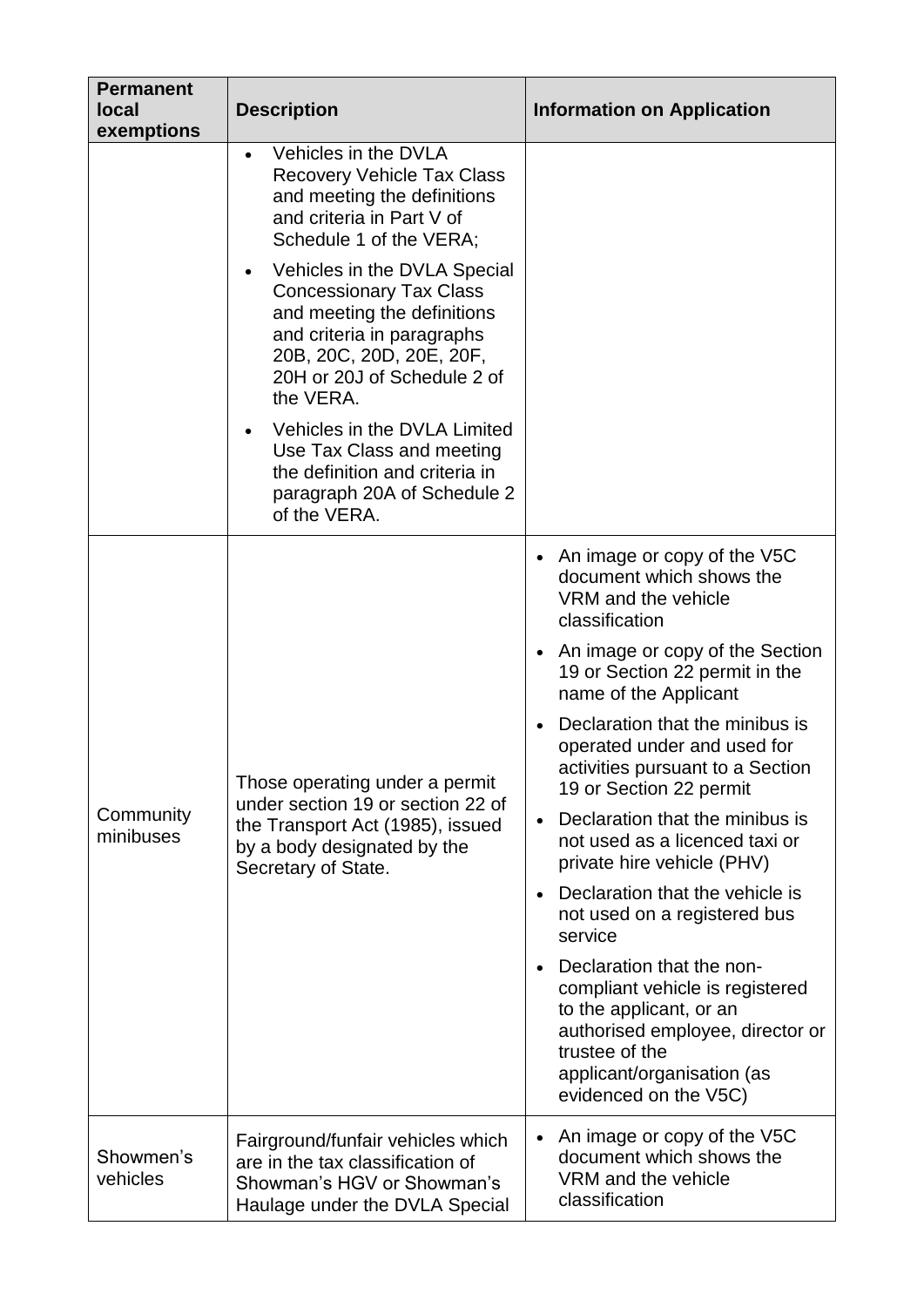| <b>Permanent</b><br><b>local</b><br>exemptions          | <b>Description</b>                                                                                                                                                                                                                                                                                                                                                 | <b>Information on Application</b>                                                                                                                                                                                                                          |
|---------------------------------------------------------|--------------------------------------------------------------------------------------------------------------------------------------------------------------------------------------------------------------------------------------------------------------------------------------------------------------------------------------------------------------------|------------------------------------------------------------------------------------------------------------------------------------------------------------------------------------------------------------------------------------------------------------|
|                                                         | Vehicles Tax Class and meet the<br>definition of a 'showman's vehicle'<br>or a 'showman's goods vehicle'<br>within the meaning of section 62<br>of the VERA.                                                                                                                                                                                                       | Declaration that the vehicle is in<br>$\bullet$<br>one of the stated tax classes<br>(and as shown on the vehicle's<br>V5C<br>Declaration the vehicle meets<br>$\bullet$                                                                                    |
|                                                         |                                                                                                                                                                                                                                                                                                                                                                    | the definition of a 'showman's<br>vehicle' or a 'showman's goods<br>vehicle' within the meaning of<br>section 62 of the VERAError!<br>Bookmark not defined.                                                                                                |
|                                                         |                                                                                                                                                                                                                                                                                                                                                                    | Declaration that the non-<br>compliant vehicle is registered<br>to the applicant, or an<br>authorised employee, director or<br>trustee of the<br>applicant/organisation (as<br>evidenced on the V5C)                                                       |
| LGVs and<br>minibuses<br>adapted for a<br>disabled user | <b>LGVs and Minibuses specifically</b><br>adapted for use by a disabled<br>user and not used for hire or<br>reward. These vehicles will have<br>a substantial and permanent<br>adaptation to the vehicle, specific<br>to suit a disabled wheelchair<br>user's particular needs to enable<br>them to travel in the vehicle, or<br>enter and drive it <sup>5</sup> . | An image or copy of the V5C<br>$\bullet$<br>document which shows the<br>VRM and the vehicle<br>classification<br>Images of the vehicle showing<br>the substantial and permanent<br>adaptations to the vehicle<br>aligning to GM CAP Policy<br>requirements |

 $\overline{a}$ 

 $5$  The definition of substantial and permanent adaptation draws on guidance from HMRC that: The adaptation to the vehicle must be both necessary and specific to suit the disabled wheelchair user's particular needs to enable them to travel in the vehicle, or enter and drive it. The adaptation should alter the vehicle in a meaningful way, enabling the wheelchair user to use the vehicle which they could not use before it was adapted. For a vehicle to be considered as substantially and permanently adapted it is expected that significant change to the vehicle has been made with the adaptations being bolted or welded to the body or chassis of the vehicle. Adaptations that are wired into the electrics of the vehicle could also qualify as substantially and permanently adapted. For adaptations to be considered permanent it's expected that they should be fitted to the vehicle for the shorter of either a minimum of 3 years or the lifetime of the vehicle. If the adaptation is removed before this time, then the adaptation may not be considered to be permanent and therefore the vehicle should not have been eligible for exemption. A disabled person who usually uses a wheelchair needs to be able to take it with them in the vehicle. Vehicles often need to be substantially adapted to allow a fixed frame or motorised wheelchair designed for permanent use to be transferred into the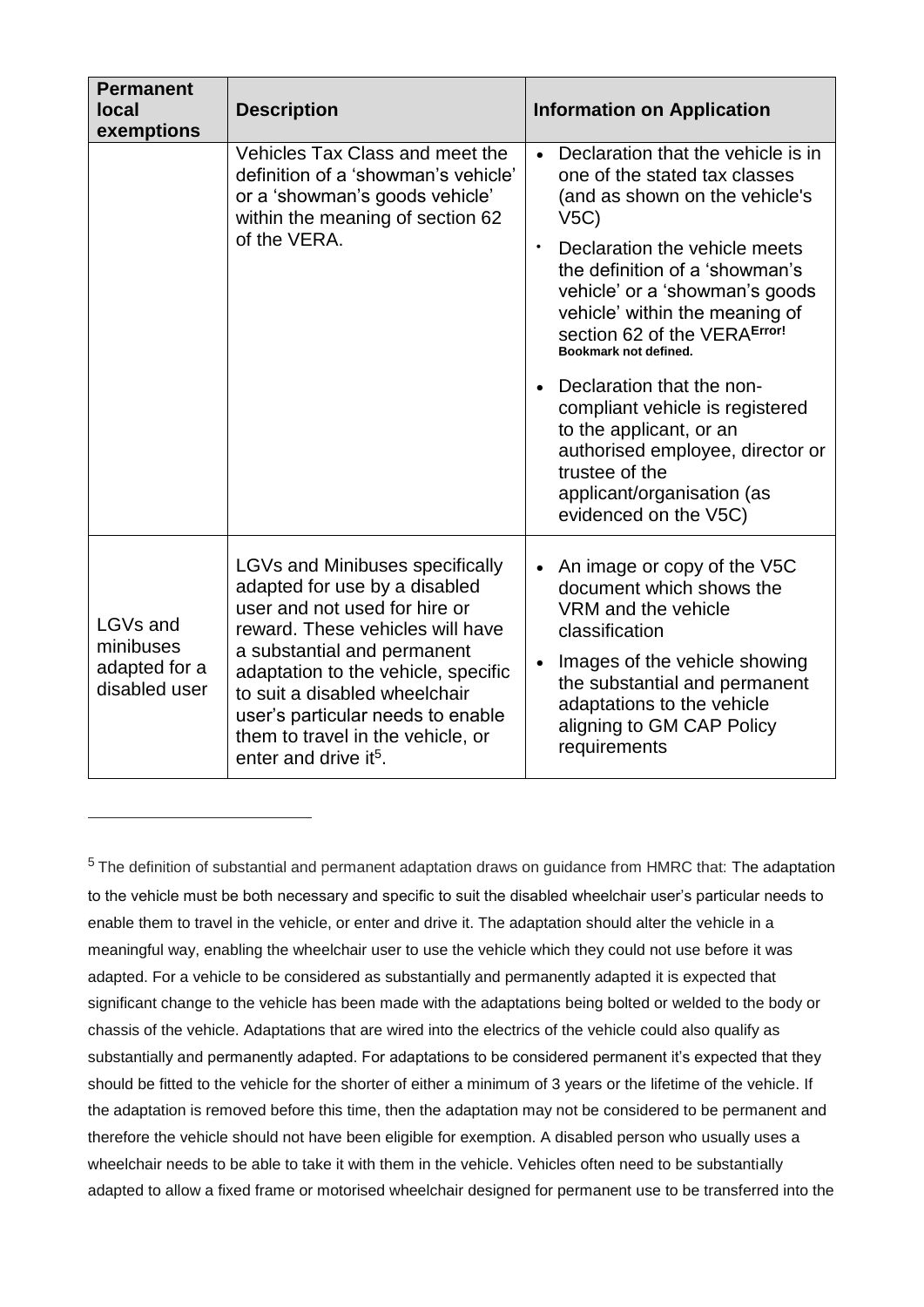| <b>Permanent</b> |                    |                                                                                                                                                                                                                                                                                                      |
|------------------|--------------------|------------------------------------------------------------------------------------------------------------------------------------------------------------------------------------------------------------------------------------------------------------------------------------------------------|
| <b>local</b>     | <b>Description</b> | <b>Information on Application</b>                                                                                                                                                                                                                                                                    |
| exemptions       |                    |                                                                                                                                                                                                                                                                                                      |
|                  |                    | Description of the substantial<br>and permanent adaptations to<br>the vehicle                                                                                                                                                                                                                        |
|                  |                    | Declaration that the vehicle is<br>LGV or minibus with a<br>substantial and permanent<br>adaptation to the vehicle,<br>specific to suit a disabled<br>wheelchair user's particular<br>needs to enable them to travel<br>in the vehicle, or enter and drive<br>it, as defined by the GM CAP<br>Policy |
|                  |                    | Declaration that the vehicle is<br>not covered by the Disabled Tax<br><b>Class or Disabled Passenger</b><br>Vehicle Tax Class (and as<br>evidenced on the V5C)                                                                                                                                       |
|                  |                    | Declaration that the vehicle is<br>not operating under a permit<br>under section 19 or section 22<br>of the Transport Act (1985),<br>issued by a body designated by<br>the Secretary of State                                                                                                        |
|                  |                    | Declaration that the vehicle is<br>not used as a licenced taxi or<br>private hire vehicle (PHV)                                                                                                                                                                                                      |
|                  |                    | Declaration that the vehicle is<br>not used on a registered bus<br>service                                                                                                                                                                                                                           |
|                  |                    | Declaration that the vehicle is<br>not used for hire or reward                                                                                                                                                                                                                                       |

 $\overline{a}$ 

vehicle, using a ramp and a winch or a hoist, and for it to be held safely and securely in place throughout the journey. Where a wheelchair can be folded and stowed in the boot of a vehicle, the vehicle does not need to be substantially and permanently adapted to carry it. Whilst some minor adaptations may be required, it's not sufficient to meet the 'substantially and permanently adapted' qualifying condition and the vehicle will not qualify for exemption. The following are not considered as substantial and permanent adaptations because they are widely available accessories or upgrade options the: fitting of a roof rack or standard roof box; attachment of a trailer to the back of a vehicle; fitting of automatic transmission; fitting of parking or reversing sensors. This list is not exhaustive. Further information available at: [https://www.gov.uk/guidance/vat-relief](https://www.gov.uk/guidance/vat-relief-on-adapted-motor-vehicles-for-disabled-people-and-charities-notice-1002#sec3)[on-adapted-motor-vehicles-for-disabled-people-and-charities-notice-1002#sec3](https://www.gov.uk/guidance/vat-relief-on-adapted-motor-vehicles-for-disabled-people-and-charities-notice-1002#sec3)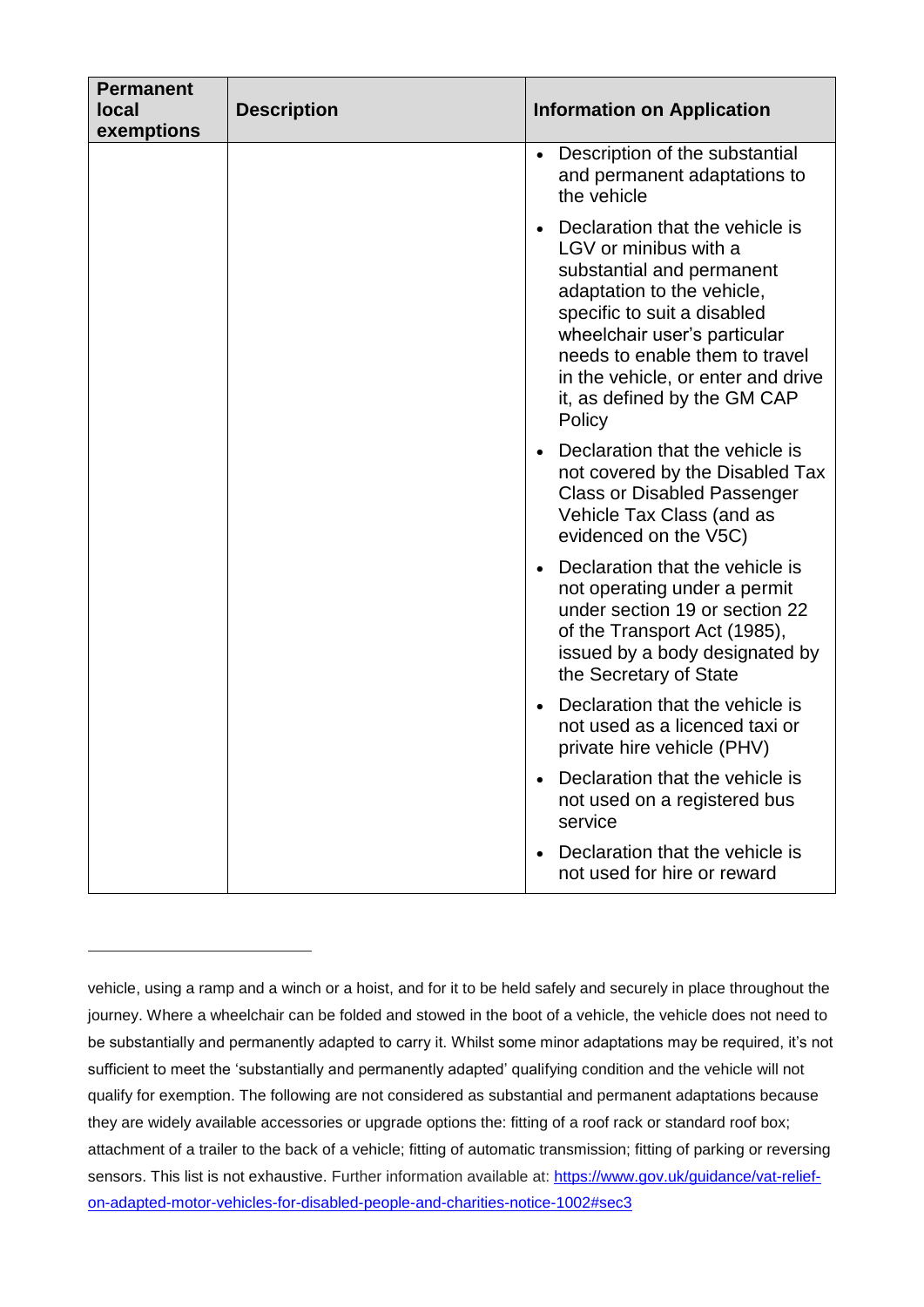| <b>Permanent</b><br>local<br>exemptions             | <b>Description</b>                                                                          | <b>Information on Application</b>                                                                                                                                                                    |
|-----------------------------------------------------|---------------------------------------------------------------------------------------------|------------------------------------------------------------------------------------------------------------------------------------------------------------------------------------------------------|
|                                                     |                                                                                             | Declaration that the non-<br>compliant vehicle is registered<br>to the applicant (as evidenced<br>on the V5C)                                                                                        |
| Heritage<br>buses not<br>used for hire<br>or reward | Heritage buses which are over 20<br>years old and which are not used<br>for hire or reward. | • An image or copy of the V5C<br>document which shows the<br>VRM and the vehicle<br>classification.                                                                                                  |
|                                                     |                                                                                             | • An image or copy of the vehicle<br>insurance document which<br>shows the absence of business<br>insurance                                                                                          |
|                                                     |                                                                                             | • Declaration that the vehicle is in<br>the PLG Tax Class (as<br>evidenced by the V5C)                                                                                                               |
|                                                     |                                                                                             | Declaration that the vehicle is<br>$\bullet$<br>over 20 years old at the date of<br>Application (as evidenced by the<br>V5C                                                                          |
|                                                     |                                                                                             | Declaration that they are not<br>used for hire or reward (at any<br>point)                                                                                                                           |
|                                                     |                                                                                             | Declaration that the non-<br>compliant vehicle is registered<br>to the applicant, or an<br>authorised employee, director or<br>trustee of the<br>applicant/organisation (as<br>evidenced on the V5C) |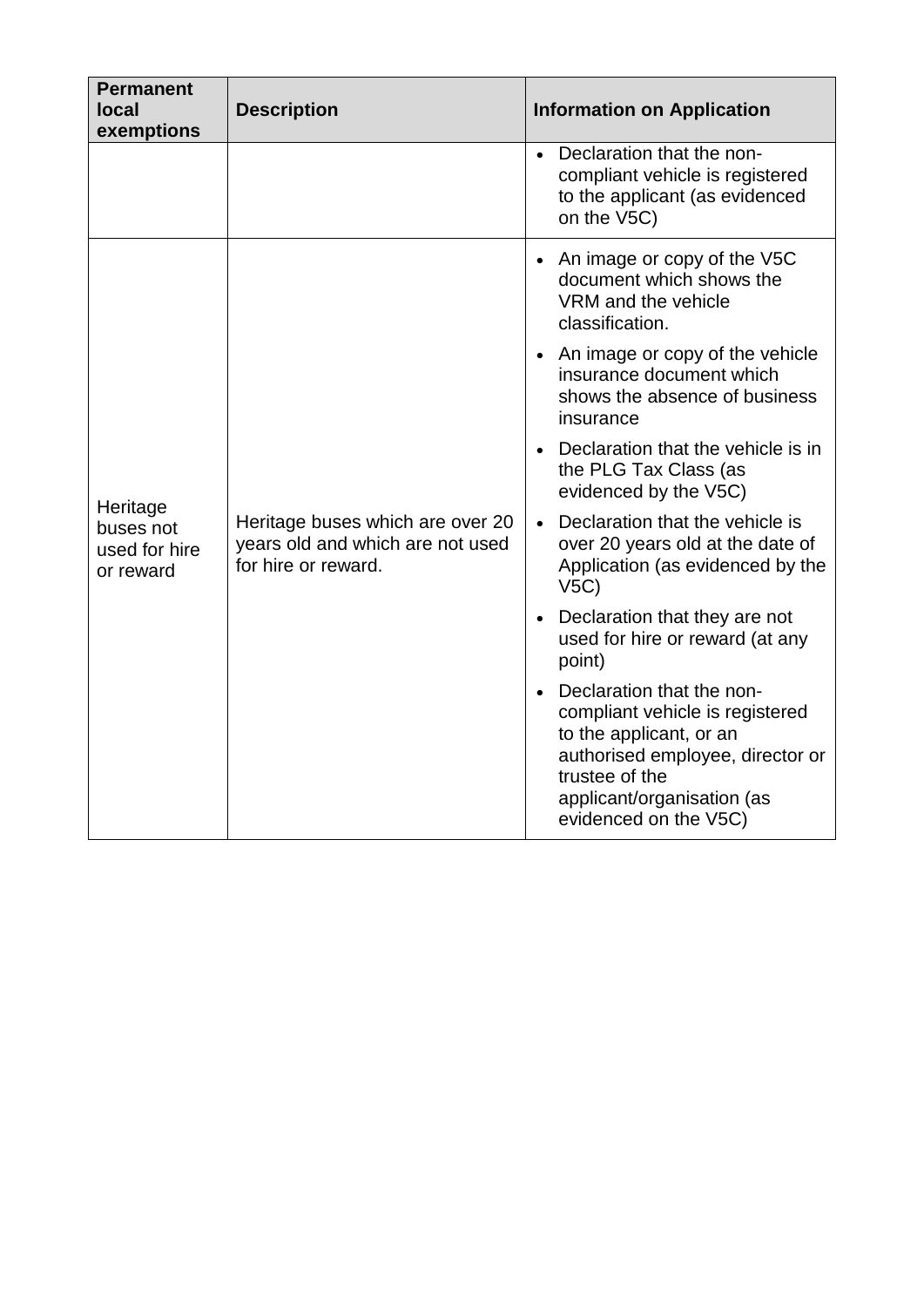| <b>Temporary</b><br><b>local</b><br>exemptions                        | <b>Description</b>                                                                                                                                                                                                                                                                                                                                                                                                                        | <b>Information on Application</b>                                                                                                                                                                                                                                                                                                                                                                                                                                                                                           |
|-----------------------------------------------------------------------|-------------------------------------------------------------------------------------------------------------------------------------------------------------------------------------------------------------------------------------------------------------------------------------------------------------------------------------------------------------------------------------------------------------------------------------------|-----------------------------------------------------------------------------------------------------------------------------------------------------------------------------------------------------------------------------------------------------------------------------------------------------------------------------------------------------------------------------------------------------------------------------------------------------------------------------------------------------------------------------|
| Coaches and<br>buses not<br>used on a<br>registered bus<br>service.   | Coaches and buses not used on<br>a registered bus service are<br>eligible for a temporary<br>exemption until 31 <sup>st</sup> May 2023.<br>After 31 <sup>st</sup> May 2023, non-<br>compliant vehicles will be<br>charged.                                                                                                                                                                                                                | An image or copy of the V5C<br>document which shows the<br>VRM and the vehicle<br>classification<br>Declaration that the vehicle is<br>not used on a registered bus<br>service<br>Declaration that the non-<br>compliant vehicle is registered<br>to the applicant, or an<br>authorised employee, director or<br>trustee of the<br>applicant/organisation (as<br>evidenced on the V5C)                                                                                                                                      |
| Outstanding<br>finance or<br>lease on non-<br>compliant<br>vehicles   | Non-compliant vehicles subject to<br>finance or lease agreements<br>entered into before 3 <sup>rd</sup> December<br>2020 which will remain<br>outstanding at the time at which<br>the GM CAZ becomes<br>operational, are eligible for a<br>temporary exemption until the<br>agreement ends or until 31 <sup>st</sup> May<br>2023, whichever is sooner.<br>After 31 <sup>st</sup> May 2023, non-<br>compliant vehicles will be<br>charged. | An image or copy of the V5C<br>document which shows the<br>VRM and the vehicle<br>classification<br>An image or copy of the proof of<br>outstanding finance or lease on<br>non-compliant vehicle (for which<br>the exemption application is for)<br>showing the agreement end<br>date<br>Declaration that the non-<br>compliant vehicle is registered<br>to the applicant, or an<br>authorised employee, director or<br>trustee of the<br>applicant/organisation (as<br>evidenced on the V5C or<br>finance/lease agreement) |
| Limited supply<br>(awaiting<br>delivery of a<br>compliant<br>vehicle) | Owners or registered keepers of<br>non-compliant vehicles that can<br>demonstrate they have placed an<br>order for a compliant replacement<br>vehicle or retrofit solution, are<br>eligible for a temporary<br>exemption until such a time as<br>they are in receipt of the<br>compliant replacement vehicle or<br>retrofit solution, or for 12 weeks,                                                                                    | An image or copy of the V5C<br>document for the non-compliant<br>vehicle which shows the VRM<br>and the vehicle classification                                                                                                                                                                                                                                                                                                                                                                                              |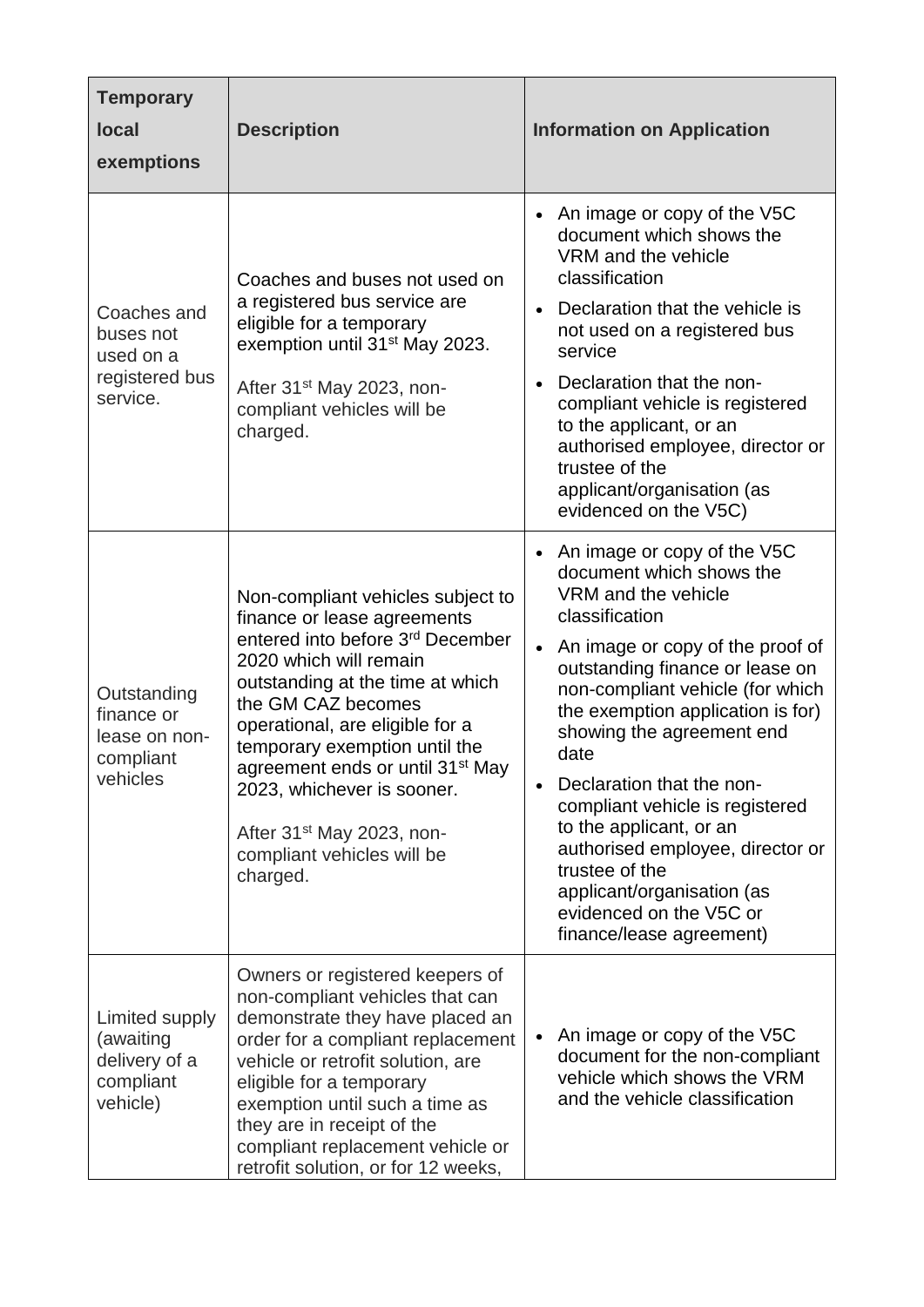| <b>Temporary</b><br><b>local</b><br>exemptions | <b>Description</b>                                                                                                                             | <b>Information on Application</b>                                                                                                                                                                                                                                                                            |
|------------------------------------------------|------------------------------------------------------------------------------------------------------------------------------------------------|--------------------------------------------------------------------------------------------------------------------------------------------------------------------------------------------------------------------------------------------------------------------------------------------------------------|
|                                                | or until 31 <sup>st</sup> May 2023, whichever<br>is sooner.<br>After 31 <sup>st</sup> May 2023, non-<br>compliant vehicles will be<br>charged. | • An image or copy of an invoice<br>showing a purchase from a<br>supplier of a replacement<br>compliant vehicle or CVRAS<br>accredited retrofit solution by<br>the applicant. This will be<br>crossed checked with a funds<br>report to confirm an application<br>has been made. The invoice<br>should show: |
|                                                |                                                                                                                                                | The name and address of the<br>supplier providing the<br>replacement compliant vehicle<br>or CVRAS accredited retrofit<br>solution;                                                                                                                                                                          |
|                                                |                                                                                                                                                | The name and address of the<br>applicant as it appears in the<br>Application for exemption;                                                                                                                                                                                                                  |
|                                                |                                                                                                                                                | The delivery date of the<br>$\bullet$<br>replacement compliant vehicle<br>or CVRAS accredited retrofit<br>solution;                                                                                                                                                                                          |
|                                                |                                                                                                                                                | The compliant replacement<br>vehicle awaiting delivery or the<br><b>CVRAS</b> accredited retrofit<br>solution being applied to the<br>non-compliant vehicle(s) the<br>exemption is being requested<br>for; and                                                                                               |
|                                                |                                                                                                                                                | Where a vehicle is being<br>retrofitted, the registration<br>number of the vehicle(s) order<br>for retrofit matches the non-<br>compliant vehicle(s) on the<br>application for exemption.                                                                                                                    |
|                                                |                                                                                                                                                | Declaration that the non-<br>compliant vehicle is registered<br>to the applicant, or an<br>authorised employee, director or<br>trustee of the<br>applicant/organisation (as<br>evidenced on the V5C)                                                                                                         |